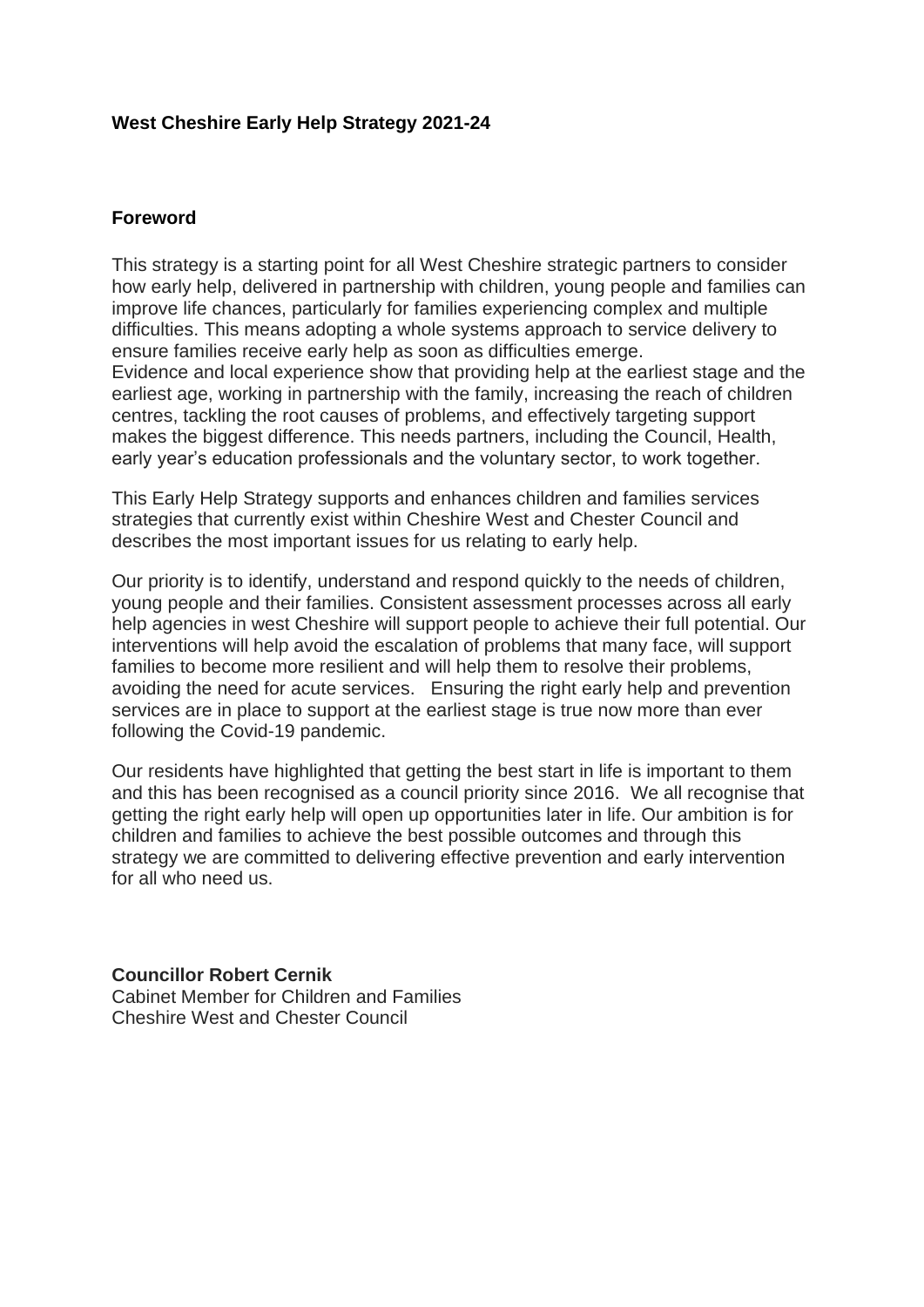# **National context**

Early help is recognised as critical to supporting children to reach their full potential. Ofsted published a thematic inspection of how local partnerships are delivery early help in March 2015. It estimated that over two million children in the UK today are living in difficult family circumstances. It is commonly agreed that investment in early help is effective in meeting the needs of many children and families prior to specialist and acute service intervention as well as producing cost savings overall.

Investing and developing a whole systems approach to child and family practice within early help is key to achieving a workforce that is targeted and impactful and improves outcomes for children at a local level. Our local approach is reflective of the national picture driving forward innovative systems changes that have a significant impact on the lives of our most vulnerable through addressing inequality disadvantage. This drive has been reflected nationally drawing on research which has meaningfully influenced and shaped how we create services at a local level.

Our research and values-based approach has been drawn from the findings from a range of reports and best practice. This includes the Marmot Review 2010 and the 10 Years On review (February 2020), The Early Years: Foundations for Life, Health and Learning (Dame Clare Tickell, March 2011), Munro Review of Child Protection: A Child-Centred System (May 2011), the Children's Commissioner: Measuring the Number of Vulnerable Children in England, (July 2017), Case for Change independent review (2021) and a range of research from the Early Intervention Foundation.

The follow up to the initial Marmot Review, 10 Years On (2020), found that there is more to do by way of health inequalities, as they are increasing, particularly for those living in more deprived areas. Health is also declining for the population as a whole. The social determinants of health include giving every child the best start in life, and enabling all children, young people and adults to maximise their capabilities and have control over their lives, key determinants that this strategy will support for our residents and communities by offering the right support at the earliest possible time. The Early Years: Foundation for Life, Health and Learning report states that Early Intervention can come at any of the key points in life, to break the cycle and ensuring that individuals are school ready, life ready, then child ready. It is important for children to become adults who have the social and emotional capability to understand the impacts of drug and alcohol misuse, crime and domestic and other violence. This research will help inform this strategy's vision to provide early help and prevention services to those who need it most, at the time they first need it.

The recommendations from the Munro Review have been taken forward nationally and local authorities and their partners have where possible focused on early help and prevention services for families. The Munro Review states that the early help system should be child-centred and should help children and families by working with them to find the solutions which work best for individual families. The system needs to offer equal variety in response to varied circumstances.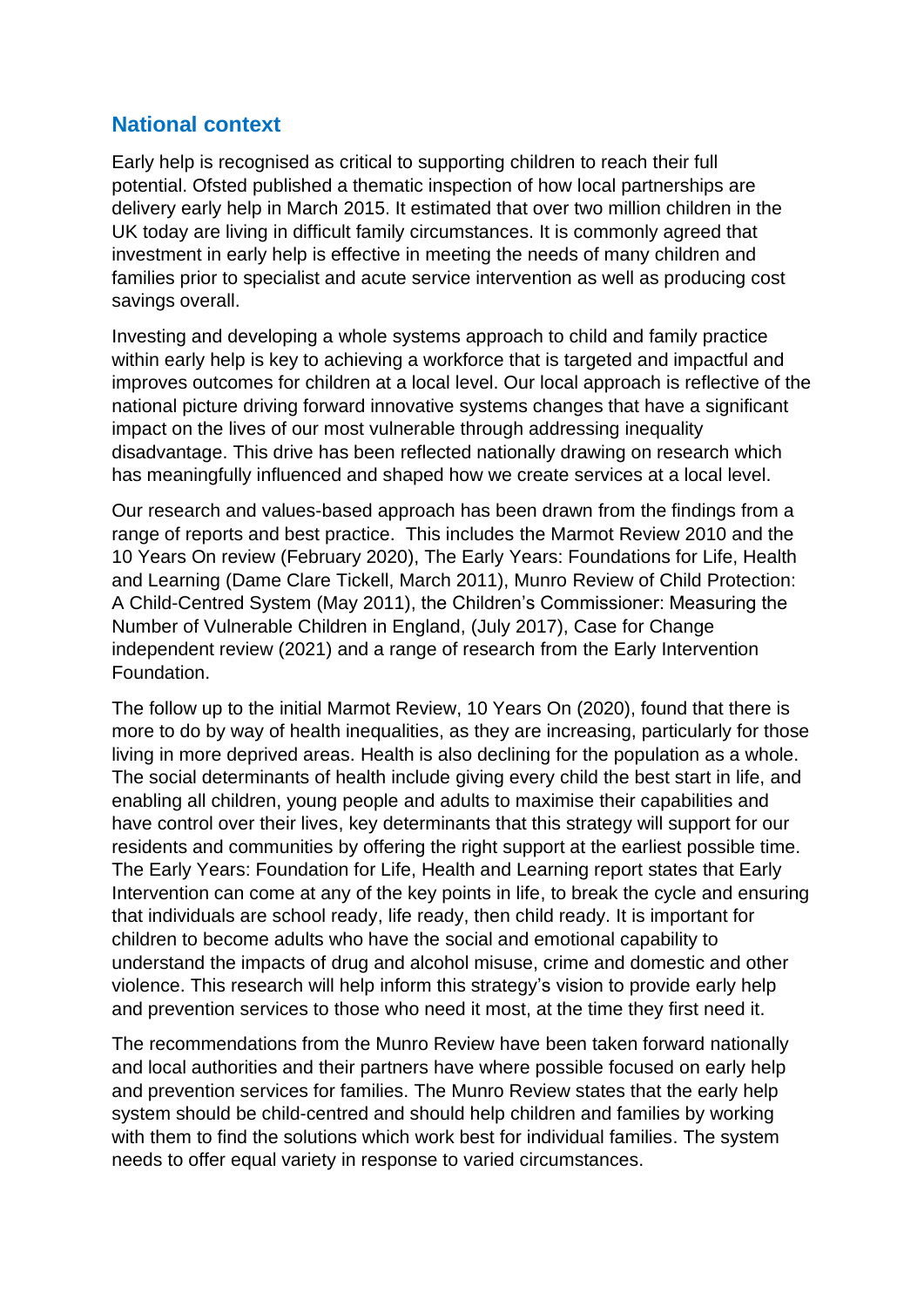Learning for organisations needs to be ongoing and developed further as the Early Intervention Foundation reports a lack of evidence around what support works for families who are facing particular problems, such as domestic abuse or parental substance misuse. This is due to lack of centrally commissioned research, but services could also attempt to evaluate their programmes and what works to support this gap and future learning.

The Case for Change independent review (2021), argues that more needs to be done to help families and to build not break relationships. In the past 10 years (2009/10 – 2019/20) there has been an increase in the number of children in the care system and there has been an increase in statutory spending nationally, with a decrease in non-statutory spending. It is important for there to be a focus on early help and prevention services, so that pressure on statutory services can be eased and councils can afford for funding to be more evenly balanced. The review found that a whole family approach to child protection has been effective at preventing children becoming looked after and reducing the numbers on Child Protection Plans. Similar results have been shown, using this approach at Cheshire West, therefore, the Early Help and Prevention Service will continue to push this model to get the best possible results.

In 2017, the Children's Commissioner for England published the report On Measuring the Number of Vulnerable Children in England, which identified 32 groups of children in England that were categorised as vulnerable. The report offered a number of recommendations, including that any child who needs it can access early support for problems when they first start to emerge. This could include parenting support or a short course of therapy.

In addition to research and reports, action has been taken to provide early help and preventative support to families who need it. The national Supporting Families programme (formerly known as Troubled Families) was first introduced in 2012.The programme has generated a cultural shift in how complex families are worked with. Supporting Families helps thousands of families across England to get the help they need to address multiple disadvantages through a whole family approach, delivered by keyworkers, working for local authorities and their partners.

In 2021-22, the Supporting Families programme will focus on building the resilience of vulnerable families, and on enabling system change locally and nationally. This means ensuring that every area has joined up, efficient local services, able to identify families in need and provide the right support at the right time. Despite the effects of Covid-19 on services, in 2020-21 over 51,000 families nationally had achieved significant and sustained progress across all their headline problems during the pandemic.

The Early Intervention Foundation has published reports on the impact of COVID-19. It suggests that early intervention support need to level up public spending and adapt to virtual and digital provision. Concerns among professionals are that the full extent of the hardships faced by and impact on families during the pandemic have not yet become apparent, so it is important that this strategy considers the response to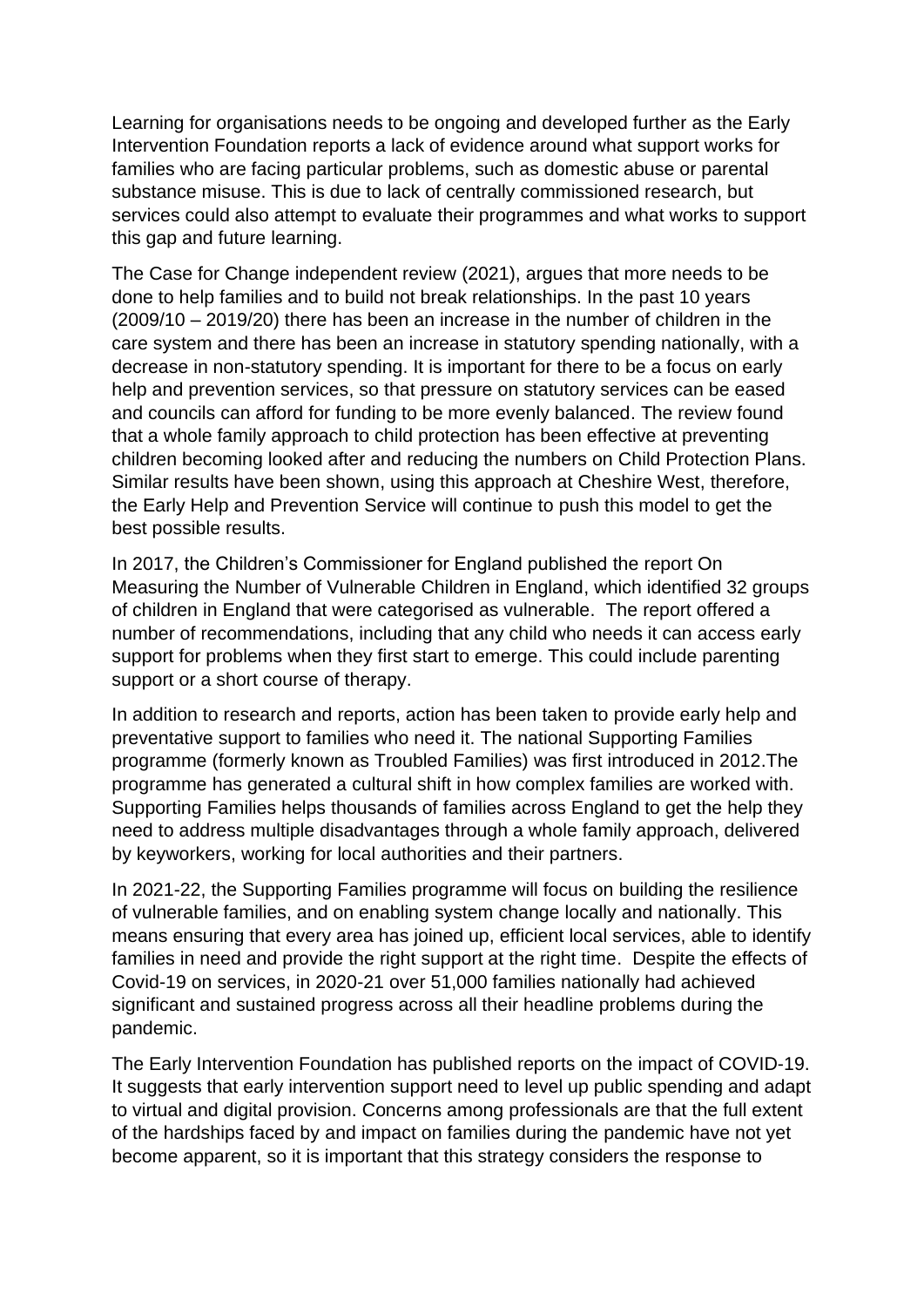COVID-19 for families and ensuring that residents are educated and empowered to raise any issues and supported by services that respond appropriately to needs.

### **The effects of COVID-19 on children, young people, and families:**

**NEET** – The percentage of all young people in the UK who were not in education, employment or training January to March 2021 was estimated at 10.6%, which is a record low, however these figures are likely significantly impacted upon by the effect of Covid and the ability to record NEET figures during lockdown periods.

**Mental health and wellbeing** - Young people who reported that their well-being was being affected were much more likely than either those aged 30 to 59 years or those aged 60 years and over to report being bored (76%) and lonely (51%); they were also much more likely to say the lockdown was making their mental health worse (42%). A high and rising proportion of low-income families have experienced a mental or physical health problem as a result of the pandemic – up from 48 per cent between May and July to 56 per cent between September and November 2020.

**Poverty** – Across the UK, 200,000 children shifted into poverty during the pandemic in 2020 and the Universal Credit reduction in April 2021 pushed even more children into poverty.

**Domestic Abuse** – In March, April, May and June 2020, there was an average increase of 4,227 in domestic abuse offences, compared to that of 2019. Additionally, there was an increase of 5,256 from March to May 2020, during the first lockdown.

**IT'S TIME TO ACT report** – This report recommends investing in infrastructure that supports early intervention, having found that there have been higher rates of Covid-19 absence in secondary schools and for those living in areas of deprivation, persistent absence is more prevalent in those experiencing disadvantage. Those missing one day a week or more of school are more likely to experience the risk factors for permanent exclusion.

The report also finds evidence that children below the statutory threshold for support are, during Covid, likely to be experiencing more disadvantage than before the pandemic.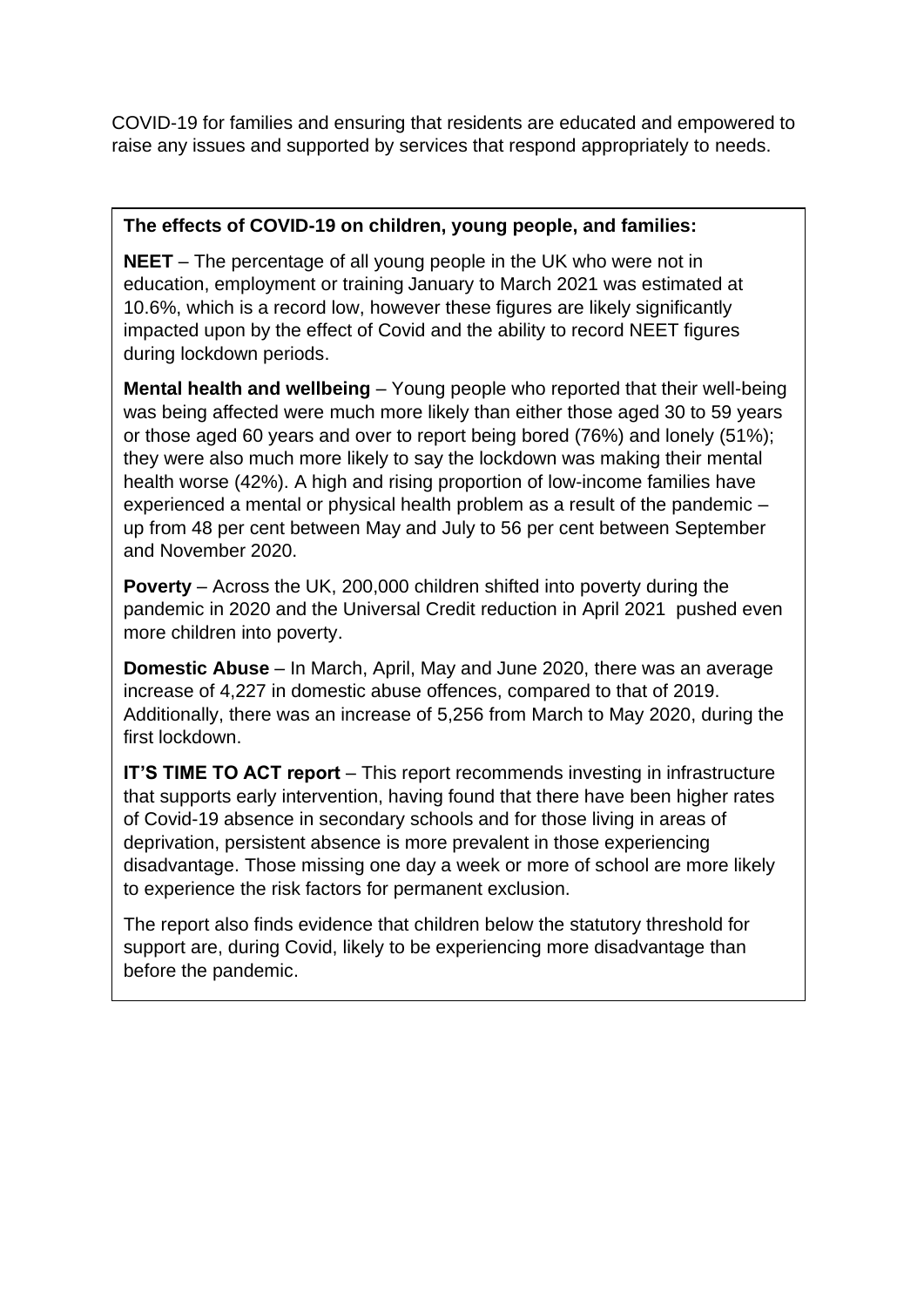# **Local Context:**

Prevention is a key theme in the Cheshire West and Chester Council Plan 2020-24 and the council has committed to invest in prevention during this period. We will work with services across the council and partner agencies to join up services for children and families, across services including early help, education, youth services, special educational needs, children's social care and health. We will focus on the principles of early help, prevention and the effective use of data and engagement with families to ensure effective use of provisions.

# **What is early help in Cheshire West and Chester?**

Early help is intervening as soon as possible to tackle issues emerging for children, young people and their families. Although research shows that the most impact can be made during a child's early years, problems may emerge at any point throughout a child's life. Effective intervention may therefore be offered at any point in a child or young person's life in order to prevent problems from being entrenched or escalating. Evidence also suggests that an early response is more effective and cost efficient than a later acute one.

Early help is a process which may occur at any point in a child or young person's life. The continuum of need here in Cheshire West and Chester defines the universal plus and partnership plus responses to addressing unmet need.



To support earlier identification and intervention, Safeguarding Children Partnership and Children's Trust partners are committed to using the Team Around the Family approach to the assessment of the needs of children, young people and their families. Each practitioner has an individual responsibility for commencing a TAF where additional needs are identified. This does not necessarily mean that this practitioner will go on to be the lead professional for a resultant plan. The lead professional needs to be the right one for the child and their family.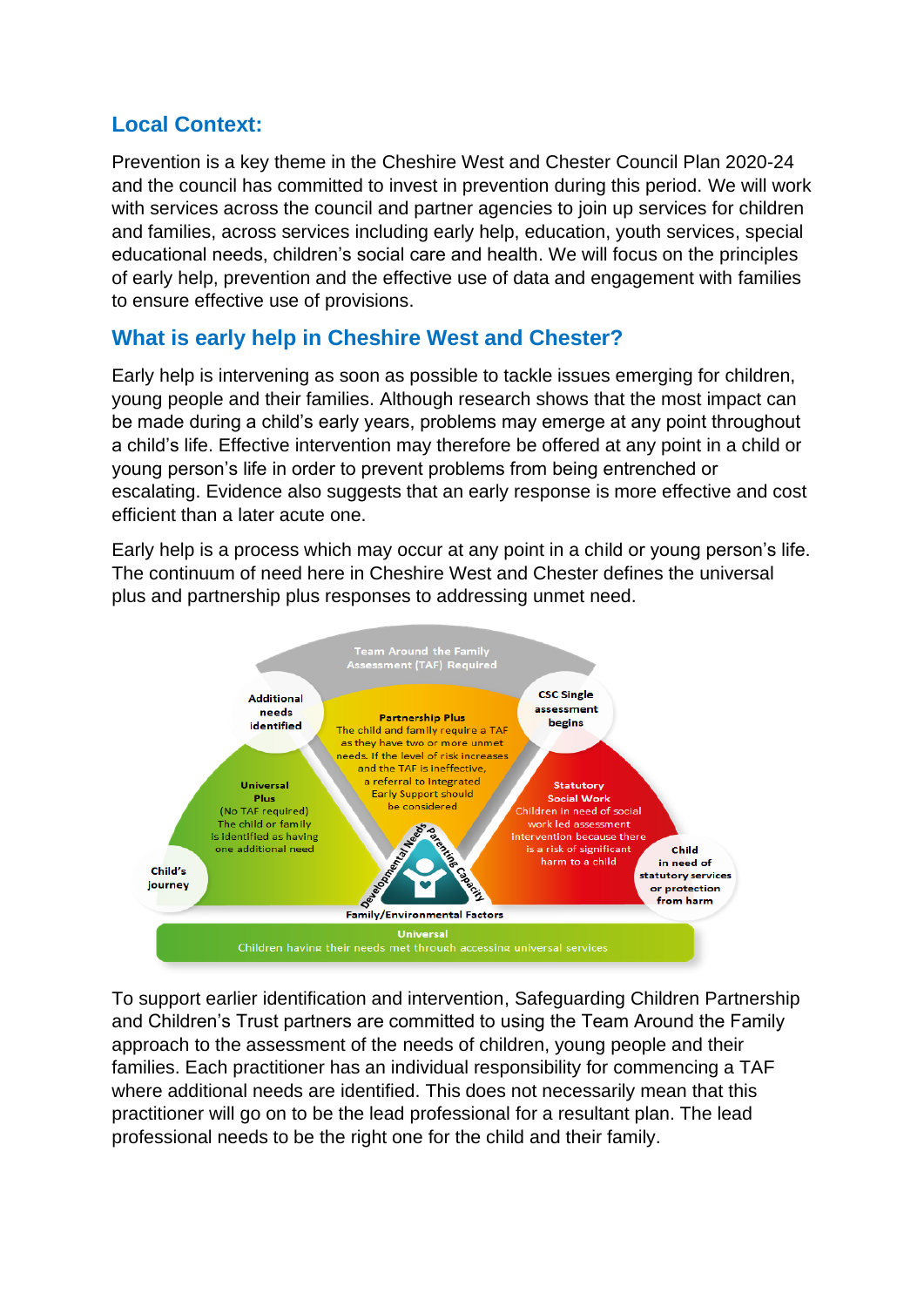Partner engagement with TAF, regardless of the fact it is not a statutory assessment is critical to the child and their family. It is recognised that preventative intervention may reduce the need for further intervention in the future. Over time, there has been a significant increase in the proportion of TAF assessments initiated by partner agencies compared to internal Early Help and Prevention services within the Council, particularly due to increases in initiations within education and through Starting Well.

A Team Around the Family plan should be developed following the completion of the assessment and agreed at a multi-agency TAF meeting.

In 2020-21 there was a reduction from the previous year of over 25% in the number of contacts received progressing to Early Help, with an 18% reduction in TAFs initiated during the year. At the same time there was a 20% increase in Children's Social Care referrals, reflecting the impact of Covid-19 and focus on statutory services in the initial stages. It is expected that proportions will return to previous levels during 2021-22.

# **Features of effective early help**

Learning from local serious case reviews has informed practice. Cases show that early help must be informed by robust assessments, using appropriate assessment tools. Accurate application of threshold of the continuum of need is critical to ensure that families receive the right support. Robust supervision in early help cases is critical to support workers in their practice. Supervision and case discussions must develop confidence in practitioners that professional curiosity underpins risk assessment and risk management. Explanation of the symptoms (presenting behaviours) should always be accompanied with hypotheses as to the cause. Robust information sharing is key to a strong multi-agency approach to early help.

Key features of early help include:

- A multi-agency and integrated response that brings a range of expertise through a Team Around the Family approach.
- A relationship with a trusted lead professional who can effectivity engage the child and their family and coordinate the support needed from other agencies.
- An approach that empowers the family and helps them to resolve their won challenges and builds resilience for their future. This includes support to move into employment.
- An approach that sees the child or young person's needs in the wider family context.
- Accessible to all.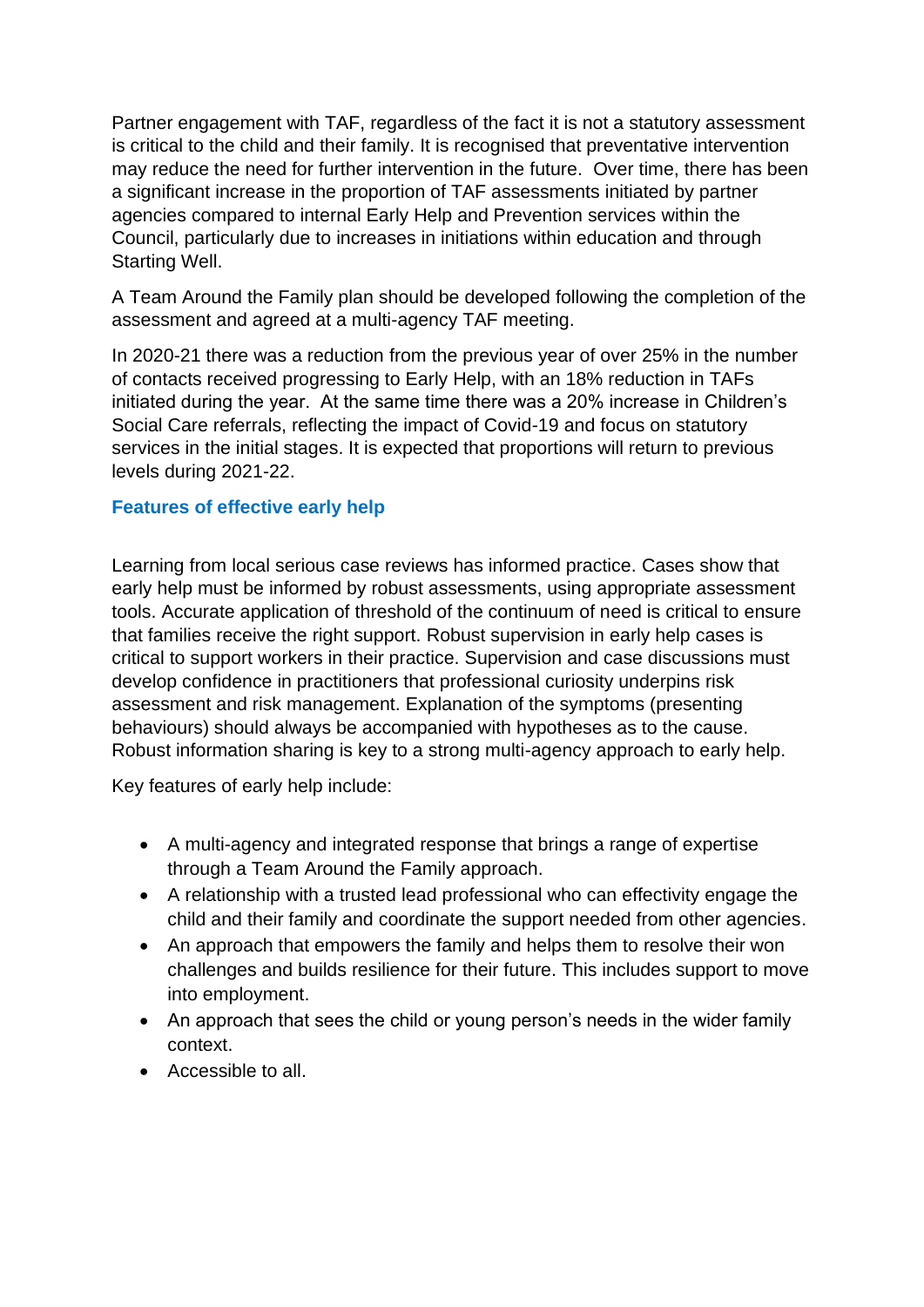### **Our Way of Working**

Our Way of Working is about developing a common and consistent approach to working with families. It has been researched and driven forward by the Children's Trust and has a strong preventative approach at all levels across the continuum of need. It is based on shared language and shared understanding across all partners. Many of the families we work with can experience a broad range of difficulties that need support and interventions. We want to work with them in a new, integrated and targeted way to ensure lasting solutions to improve resilience and emotional health and wellbeing.

This approach builds on what children and families have told us around their wishes for the services they receive, which are that service providers:

- Listen and get to know them
- See them as an individual, not just a number, patient or case
- Do not ever judge or assume
- Be reliable, transparent, honest, supportive and trustworthy
- Take a whole family approach not one size fits all

Through working in a trauma informed way, motivational interviewing is the vehicle we will adopt to engage meaningfully with families in change. It means children and families are able to:

- Tell their story once
- Have a one-page profile
- Ensure the child/young person is the focus
- Ensure that we respond in way that is motivational and innovative to meet their needs
- Bring all services together to make decisions
- Ensures clear communication and that we see the whole picture

An Independent Evaluation of Our Way of Working took place in 2021 and found that the changes in practice to work in a more trauma-informed way are positively impacting on children and families. Benefits include increased engagement, a stronger and more open therapeutic relationship, and empowering families to identify and take ownership of what needs to change. Positive outcomes for children and families are starting to be seen in a range of areas, including physical health, mental health, parenting strategies, communication, safeguarding, reduced school exclusions.

Our Way of Working gives professionals a deeper understanding of historic and current traumas experienced by children and families and there is emerging evidence that the programme changes the nature of the therapeutic relationship with children and families. Our Way of Working has increased pertinence because of the Covid-19 pandemic. The evaluation involved interviews with stakeholders across the partnership. Interviewees were positive about all aspects of the programme, with evidence of widespread implementation and embedding of the approach, including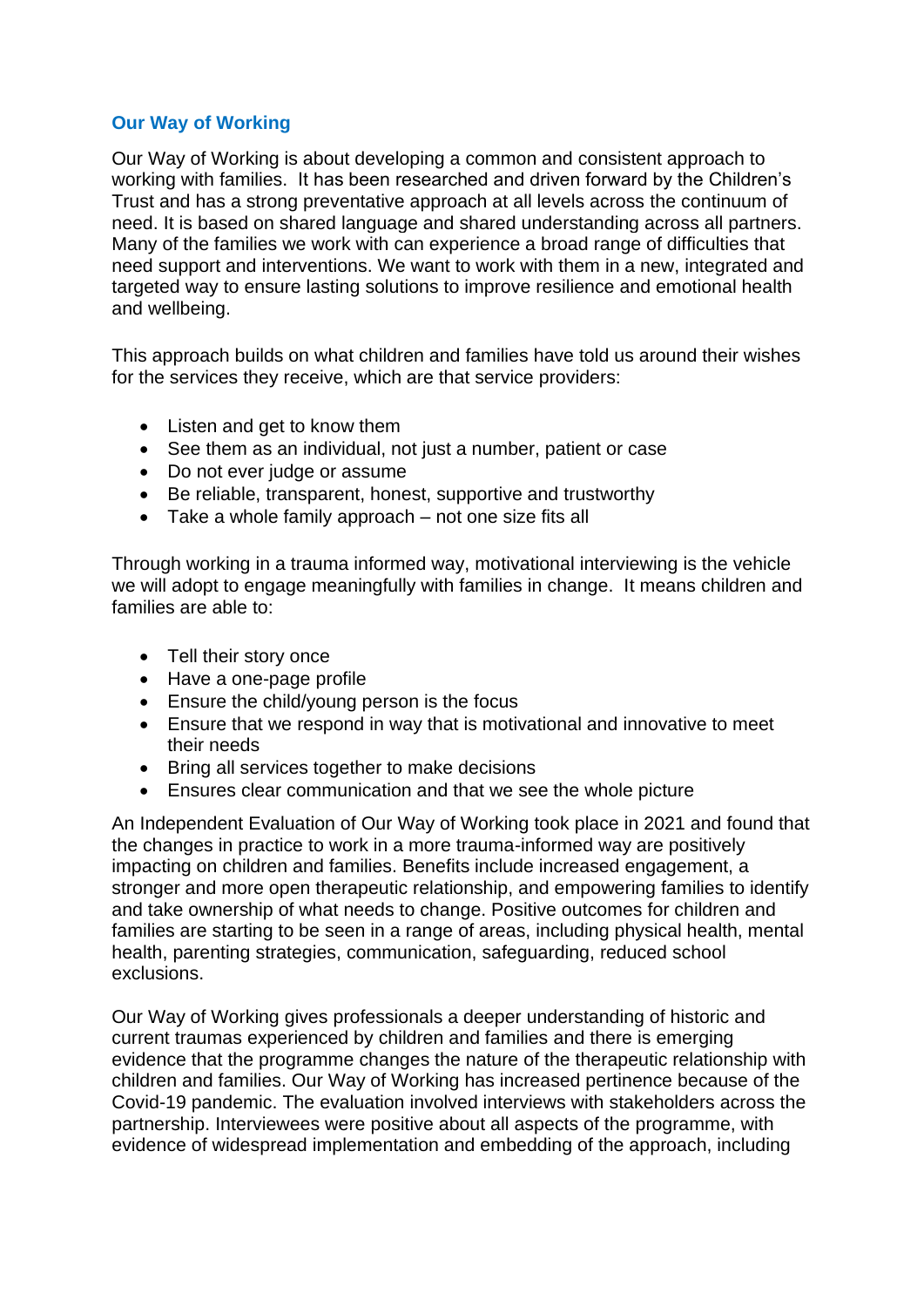understanding trauma, moving to a new and shared language, strengthening multiagency partnership working, and changing various aspects of operational delivery.

The Independent Evaluation identified next steps as:

- Ensure the continued implementation and sustainability of Our Way of Working.
- Embed Our Way of Working into plans, strategies, policies and procedures.
- Engage wider with organisations across the partnership, particularly adult facing services.
- Ensure partnership representation and sharing good practice in workstreams and subgroup.
- Continue training, supporting new staff, and continued professional development (CPD).
- Continue to embed multi-agency group supervision and learning conversation frameworks.

# **Think Family**

The Think Family model has been in place for a number of years for Early Help and Prevention in Cheshire West & Chester and aligns fully with Our Way of Working. A proportion of the adult population experience difficulties which, not only make the individual vulnerable, but can impact on all family members; these include factors such as domestic abuse, substance misuse, mental health and disability. Whilst most of these parents are committed to their children and want the best for them; the presence of additional vulnerabilities can sometimes render the parent/carer unable to provide safe and effective care for themselves and/or their child/children. Therefore, professionals need to think about the needs of the whole family regardless of whether it is an adult or child that they are working with.

When considering any vulnerabilities or risks that have been identified, practitioners should consider the support available to the individual and family from extended family, the wider community and other professionals. "Thinking Family" does not require complicated change or for everyone to be an expert in every aspect of family life – it is an approach whereby in their day-to-day roles, all practitioners across adult and children's services are identifying, considering and appropriately responding to the safeguarding needs of all family members.

Think Family places a responsibility on all practitioners to respond to identified issues from signposting and referral, through to providing services. It requires communication with others working with different family members and coordination of those efforts for the best outcomes for the whole family, using TAF. Think Family should be adopted by all practitioners whether working with children or adults.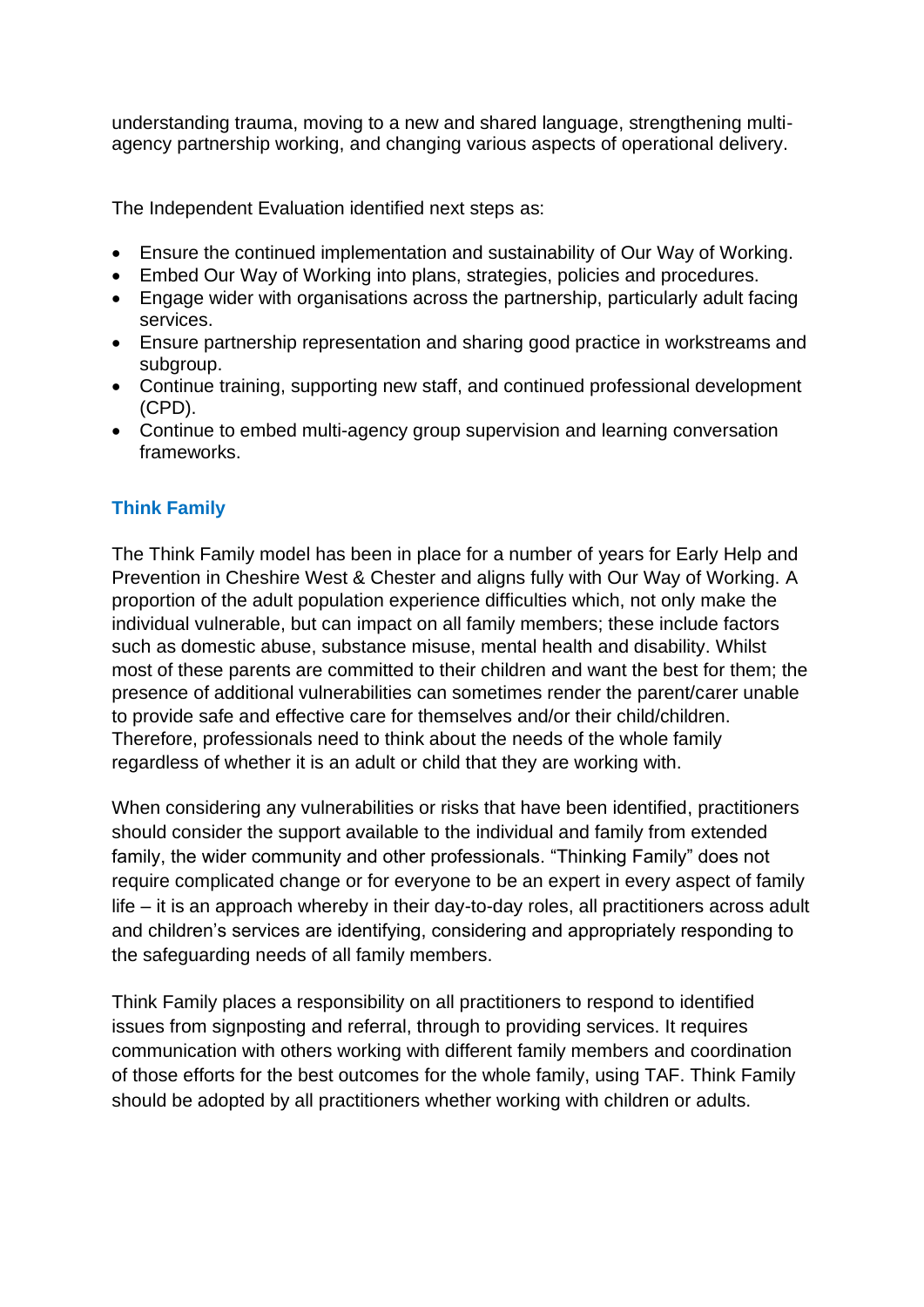# **Principles of Think Family**

- 1. Working with the whole family requires a co-ordinated approach. Early identification of needs and a timely response is key to supporting families and protecting both children and adults at risk.
- 2. There should be 'No Wrong Door' contact with any service offers an open door into a system of joined-up support.
- 3. Providing support tailored to need working with families to agree a package of support best suited to their particular situation.
- 4. The wellbeing of children and their families is best delivered through a multi-agency approach with different services across children's and adults working effectively together.
- 5. Assessment and subsequent work with families' needs to be made within the context of understanding their individual circumstances and underpinned by a motivational approach to engaging parents, carers and young people.
- 6. Parenting capacity is best assessed with the joint input of workers from adults and children's services with support where appropriate from services with specialist expertise.
- 7. Family members will be listened to and their wishes and feelings explored. The needs and beliefs of the adults must not marginalise the needs of the children.

## **Supporting Families Programme**

In April 2015 the initial national Supporting Families Programme, (then known as Troubled Families), was extended with expanded identification criteria and a target for Cheshire West and Chester to support at least 1820 families to successful and sustained outcomes by the expected end of the programme in 2020. The identification criteria for the programme included:

- Crime and anti-social behaviour
- Children not attending school
- Children who need help
- Worklessness and financial exclusion
- Domestic violence and abuse
- Health problems

Locally, Cheshire West & Chester developed guidance to enable the most complex families to be prioritised, ensuring that programme resources focus on those most in need. This five-year target was achieved, as was a further target of 305 set for 2020- 21 in an extended 12-month programme in preparation for a full Spending Review. Of the 2125 families supported to significant and sustained outcomes in the first six years of the programme, 180 achieved sustained employment outcomes.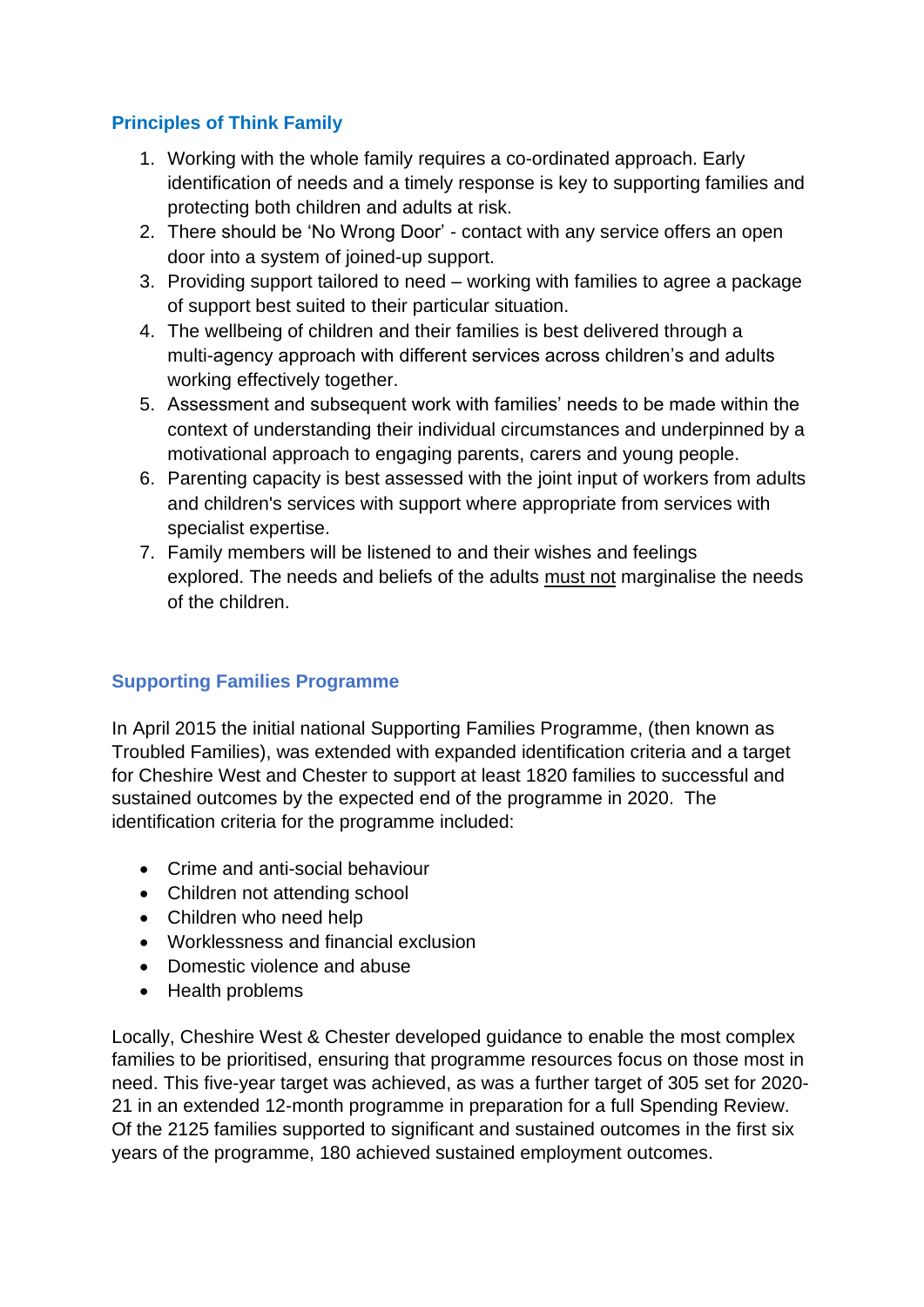The impact of the Covid-19 pandemic led to a further extension of the existing programme for 2021-22, with a target of supporting 322 families to sustained and successful outcomes.

The programme requires evidence of success in supporting families through the achievement of outcomes for families and sustaining them through a series of measures. Cases that meet the Supporting Families criteria have access to small amounts of 'Family Fund' support to help families achieved their identified outcomes and have access to Supporting Families Employment Advisor support to help achieve of employment outcomes.

# **Vision**

Our vision is that through effective prevention and early intervention work, the escalation of problems that people face will be avoided and their life chances improved.

Our ambition is that through intervening and responding quickly to identified needs in a joined-up way at the earliest possible stage, problems for children, young people and their families will be prevented from escalating. All partners in Cheshire West and Chester will work together to ensure there is a strength-based approach used by all universal and targeted service providers. This approach will support families to become more resilient, develop their capacity to prevent issues from escalating, resolve problems and avoid the requirement of acute services in the future.

## **Why is this our priority?**

To improve the life chances of children, young people and their families with a range of needs that are impacting on them. This includes people affected by domestic abuse and those with abusing behaviours.

### **What we will do**

- Identify and respond to the needs of children, young people and their families through the use of early help assessment at the earliest opportunity in line with the Continuum of Need.
- Ensure that there is a range of parenting opportunities for families to access support in line with the Continuum of Need.
- Strengthen community involvement to enable children and families to have the best start in life and have happy and healthy futures. Support families to achieve their full potential and thereby mitigate the impact of issues such as child poverty and health inequalities.
- Support the refocusing of resources from crisis intervention to prevention underpinned by Our Way of Working, ensuring that all work with children and families is trauma informed and draws on motivational interviewing approaches to support sustained change.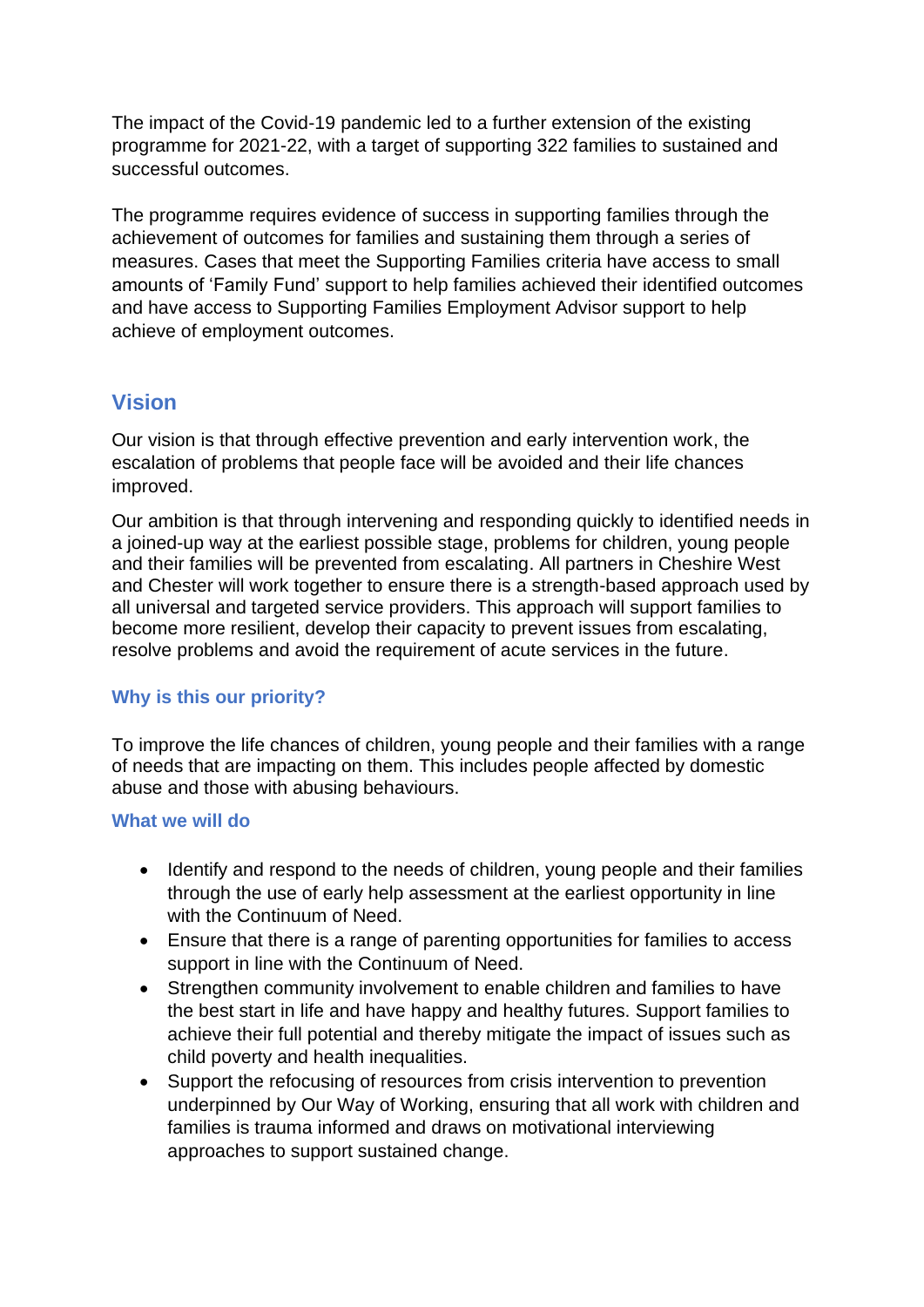# **Early Help and Prevention Service**

Cheshire West and Chester has a single integrated front door; i-ART, the single point of contact, relating to children and their welfare, for members of the public living in west Cheshire and professionals such as GPs, health visitors, teachers and police officers. The team will offer advice and will support families and professionals to receive the most appropriate help with concerns about the welfare of a child and families requiring a multi-agency response and individuals affected by domestic violence and abuse. A social work manager is supported by senior social workers, i-ART officers, social workers, early support officers, independent domestic violence advocates and partners from agencies such as health, police, housing and drug and alcohol services.

The Early Help and Prevention Service is comprised of:

- family case work
- support for people affected by domestic violence and abuse
- targeted support services; including parenting support
- support for young people leaving school and moving into further education or employment
- accessible targeted youth services to engage young people across the borough
- community safety to help protect our local communities.

The service's parenting team works directly with families at the partnership plus on the continuum providing both one to one and group interventions designed to achieve positive outcomes for families and children, recognising the impact parental conflict has on child outcomes as part of service delivery.

"*Being able to identify the signs of relationship difficulties and provide early support to prevent conflict between parents can make a positive difference not only to children's outcomes, but also to the health and wellbeing of adults and families*" *Creating a Local Family Offer lessons from local authority pioneers 2017*

Each service within Early Help and Prevention will work toward the common vision, priorities and aims set out in this strategy.

# **Our services**

### **Starting Well**

Cheshire West and Chester Council commissioned a new and innovative integrated service that will be known as the 'Starting Well Service' from January 2018 to bring health and education together to provide every child with the opportunity to have the best start in life. The establishment of this integrated service for west Cheshire involved the reconfiguration of children's centres in line with the outcomes of public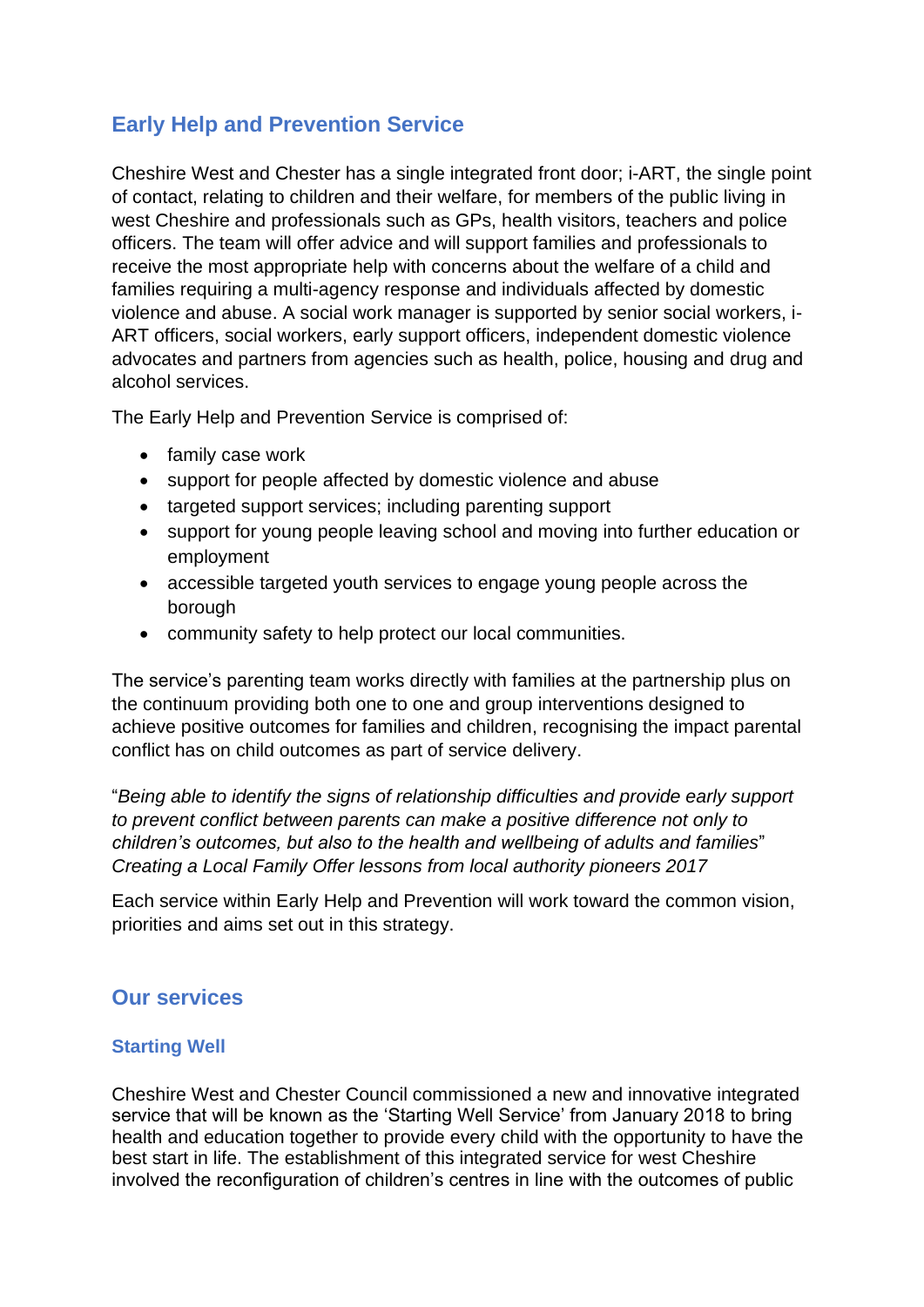consultation ahead of the launch of the service. The service brings together Early Years Workers with Health Visiting, Family Nurse Partnership and 5-19 Health and Wellbeing practitioners.

The Service aims to deliver a high-quality preventative service to improve the health and wellbeing of children, young people and their families across Cheshire West and Chester. Support is co-ordinated for families to help parents make positive change.

Teams are based in the main children's centres across Cheshire West and Chester, with further services tailored to local needs available through linked sites.

# **Key challenges**

- The impact of the Covid-19 pandemic that will be felt by our children, young people and families for years to come.
- Public service budgets we recognise that there are budget challenges. Public service budgets are reducing. It is critical that preventative work remains high on the agenda so that the future demand on acute services is reduced.
- The impact on families of the changes to the benefits system.
- Increasing numbers of children with Special Educational Needs and Disabilities (SEND).
- Increasing volume of contacts at children's services front door service, i-ART.
- To focus on increasing the numbers of holistic assessments and interventions for children and families by universal services prior to contact with the integrated front door i-ART.
- To ensure that the service reflects national requirements within The Best Start for Life Strategy and the modernised Healthy Child Programme, which both will provide the evidence-based detail and governance for the delivery of Public Health services for 0–5-year-olds and 5-19 year olds (25 for young people with Special Educational Needs and Disabilities).

## **Casework**

Working with families is an intensive, high quality family support and advocacy service for families with multiple and complex issues. Families are advocated for and empowered to become more independent members of their community. They are signposted to effective support and participate in the multi-agency TAF assessment.

The team support families with multiple and complex issues that include:

- parents or children involved in crime or anti-social behaviour
- children who have not been attending school regularly
- children who need help
- adults out of work or at risk of financial exclusion and young people at risk of worklessness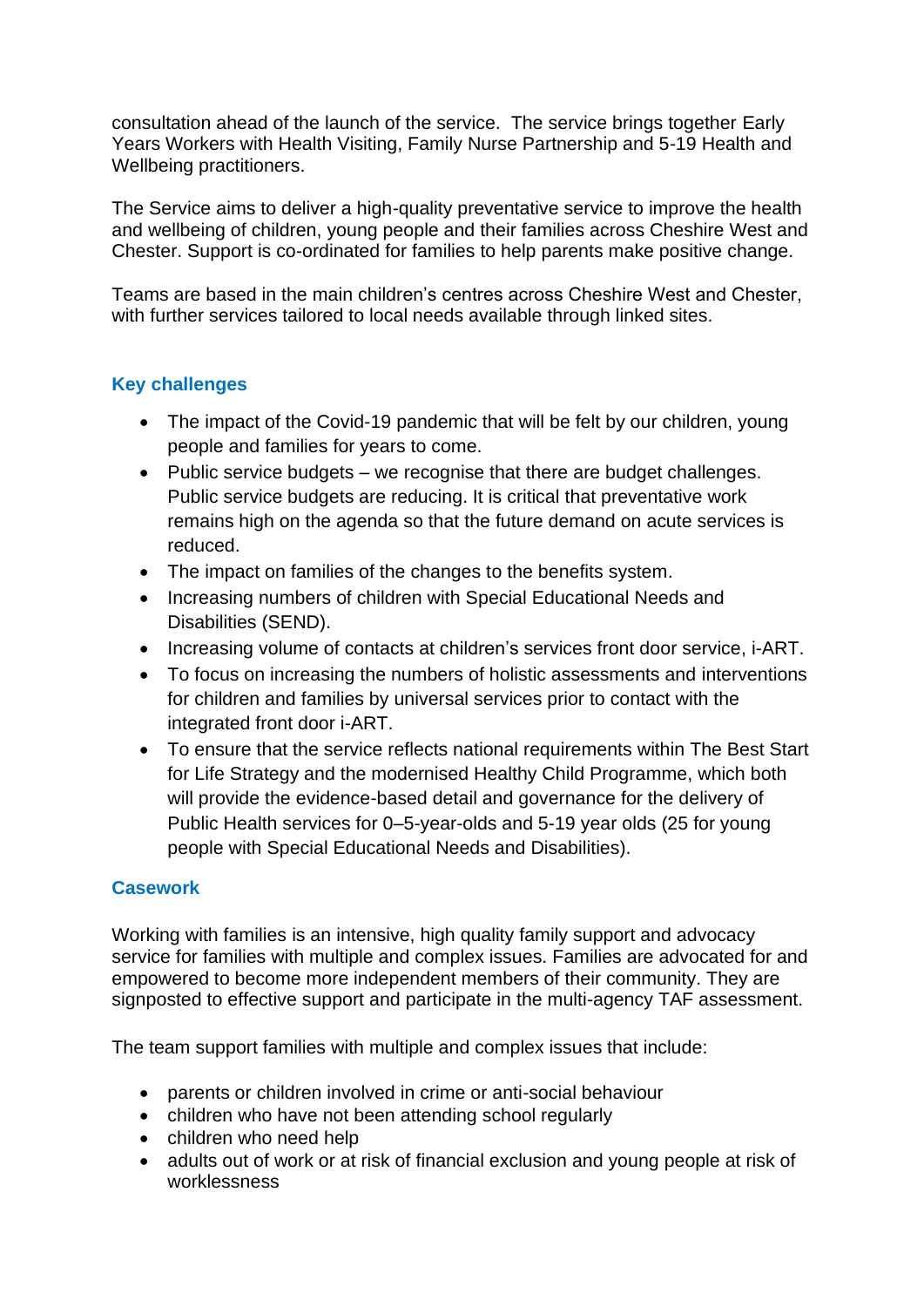- families affected by domestic violence and abuse
- parents and children with a range of health problems
- vulnerable children and young people who need support to achieve positive changes in behaviour, circumstances and satisfaction.
- Group support packages to help children who have witnessed domestic abuse.

### **Domestic Violence and Abuse**

The Domestic Abuse Act 2021 created a statutory definition of domestic abuse, emphasising that domestic abuse is not just physical violence, but can also be emotional, controlling or coercive. It aims to ensure that victims have the confidence to come forward and report their experiences, safe in the knowledge that the state will do everything it can, both to support them and their children and pursue the abuser. The Act places a duty on local authorities to support victims of domestic abuse to feel safe and be safe.

The aims of the Act are to:

- Raise awareness and understanding about the devastating impact of domestic abuse on victims and their families.
- Further improve the effectiveness of the justice system in providing protection for victims of domestic abuse and bringing perpetrators to justice.
- Strengthen the support for victims of abuse by statutory agencies.

In response, Cheshire West have developed a new Domestic Violence and Abuse (DVA) Strategy 2020-25 with the aim for all residents of Cheshire West and Chester to live lives free from domestic abuse and to improve the health and wellbeing of individuals and their families who experience domestic abuse, by creating an environment that supports disclosure and recovery for those who are harmed and provides challenge and support for those who harm.

This will be delivered through 5 priorities:

- Assessing risk
- Intervening earlier
- Providing services for those who are harmed
- Providing services for children and young people
- Challenging those who harm and giving them effective support to change

Partners across West Cheshire have agreed to share information by way of Multi Agency Risk Assessment Conference (MARAC). There are multi-agency meetings focused on increasing the safety of people who are at high risk of harm due to domestic abuse. MARACs are promoted nationally as the best practice response to domestic abuse. During the meeting, up to date information is shared and a risk management plan developed.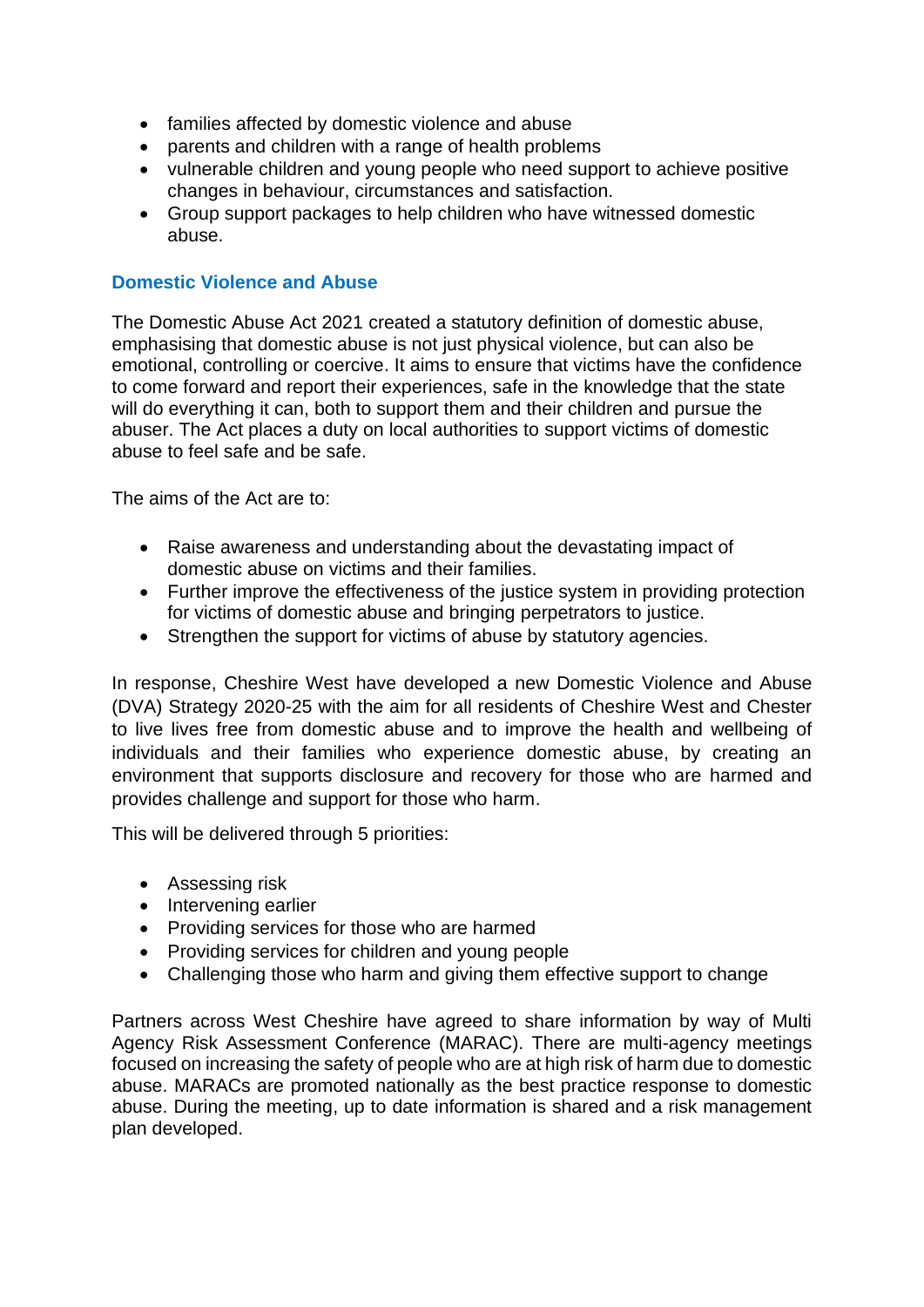## **Parenting**

The Parenting team facilitate a range of parent courses available to families who are supported via a TAF and have complex and multiple needs. Programmes not only increase our capacity to support children and families, but the experience can build wider interpersonal, social and communication skills, enhance learning and develop networks of support to sustain positive change.

# **Community Safety**

The Community Safety Team work to protect our local communities and reduce crime and disorder in West Cheshire. They make up three Anti-Social Behaviour (ASB) Units along with three dedicated Police Officers. The Community Safety Team work to ensure:

- all our families, children and young people are supported to get the best start in life
- vulnerable adults and children feel safe and are protected
- cleanest safest and most sustainable neighbourhoods in the country

Working in such close partnership with the police reduces duplication and ensures that we maximise the resources available to respond to community safety concerns including ASB reports. Community Safety staff are also accredited with a number of police powers under the National Community Safety Accreditation Scheme to tackle anti-social behaviour, and staff undertake annual training in relation to these powers.

The team work closely with the Community Safety Partnership (CSP) on a range of priorities, including:

- to reduce re-offending and exploitation (including serious organised crime, child sexual exploitation and child criminal exploitation).
- to reduce anti-social behaviour and the negative impact of alcohol and substance misuse.
- to increase the number of DVA reports to offer support to more victims, children and perpetrators.
- to reduce killed and serious injuries on the roads and improve road safety.

## **Youth Services**

The Youth Services provide young people aged 11 - 19 years, up to 25 years if special educational needs (SEND) or a care leaver, with the opportunity to achieve the best possible opportunities, experiences and positive outcomes. We want them to fulfil their potential and thrive.

The Youth Work Strategy 2021-24 sets out clear commitments for supporting those who are accessing youth provision: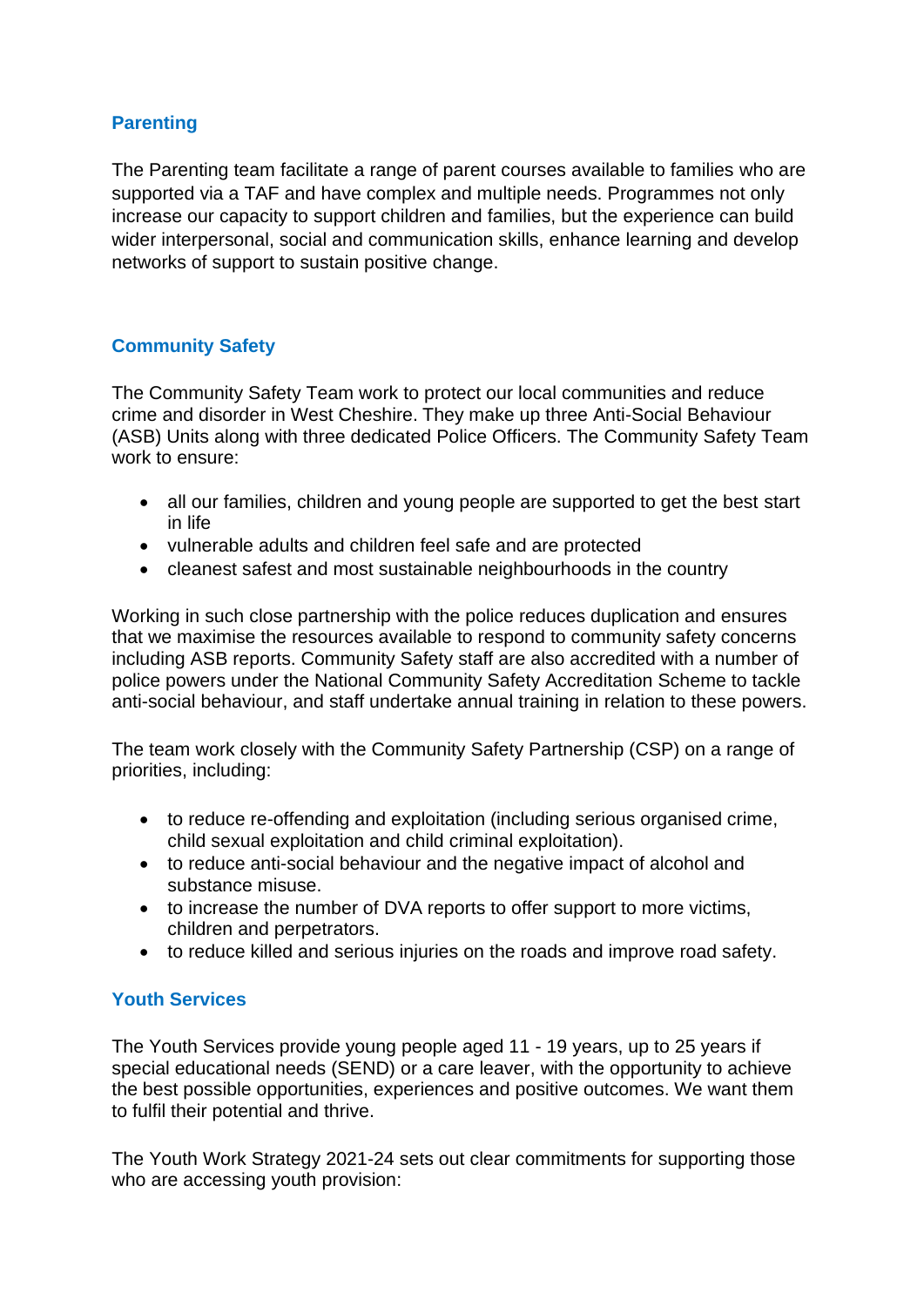- To feel safe, secure and part of their community
- To be treated fairly
- To have their voice heard
- To have access to and support from trusted adults with the knowledge, skills and experience for safe and effective youth work practice
- To have somewhere to go that feels their space
- To have something to do that will encourage engagement and learning
- To have someone to talk too that will offer informal learning and interventions so they can make healthy positive choices

Young people can expect informal, engaging and interactive support, advice and guidance from our trained staff. This includes advice on drugs and alcohol, smoking, sexual health and healthy lifestyles.

We aim for young people to be informed, explore their values and beliefs and to discuss risk-taking behaviours and the consequences. This enables young people to make positive, healthy choices about their lives, reach their full potential and thrive.

Young people can seek one-to-one support when they need it, on any worries or concerns they may have. This could include, self-harm, mental health and wellbeing, Teenage Relationship Abuse (TRA) and hate crime - what it is and how to report it.

## **Contextualised Safeguarding**

Children and young people may be vulnerable to neglect and abuse or exploitation from within their family and from individuals they come across in their day-to-day lives. These threats can take a variety of different forms, including: sexual, physical and emotional abuse; neglect; exploitation by criminal gangs and organised crime groups; trafficking; online abuse; sexual exploitation and the influences of extremism leading to radicalisation. Children who are exploited are often vulnerable because of chaotic or traumatic experiences in their lives, making them targets for perpetrators, gangs and networks.

Contextual safeguarding is an approach to understanding, and responding to, young people's experiences of significant harm beyond their families. It recognises that the different relationships that young people form in their neighbourhoods, schools and online can feature violence and abuse. Parents and carers have little influence over these contexts, and young people's experiences of extra-familial abuse can undermine parent-child relationships. In the last two years the local authority and partner agencies have developed a more effective response to Contextualised Safeguarding that has led to a significant increase in the number of children being considered both via the Contextual Safeguarding Hub and the Operational Group.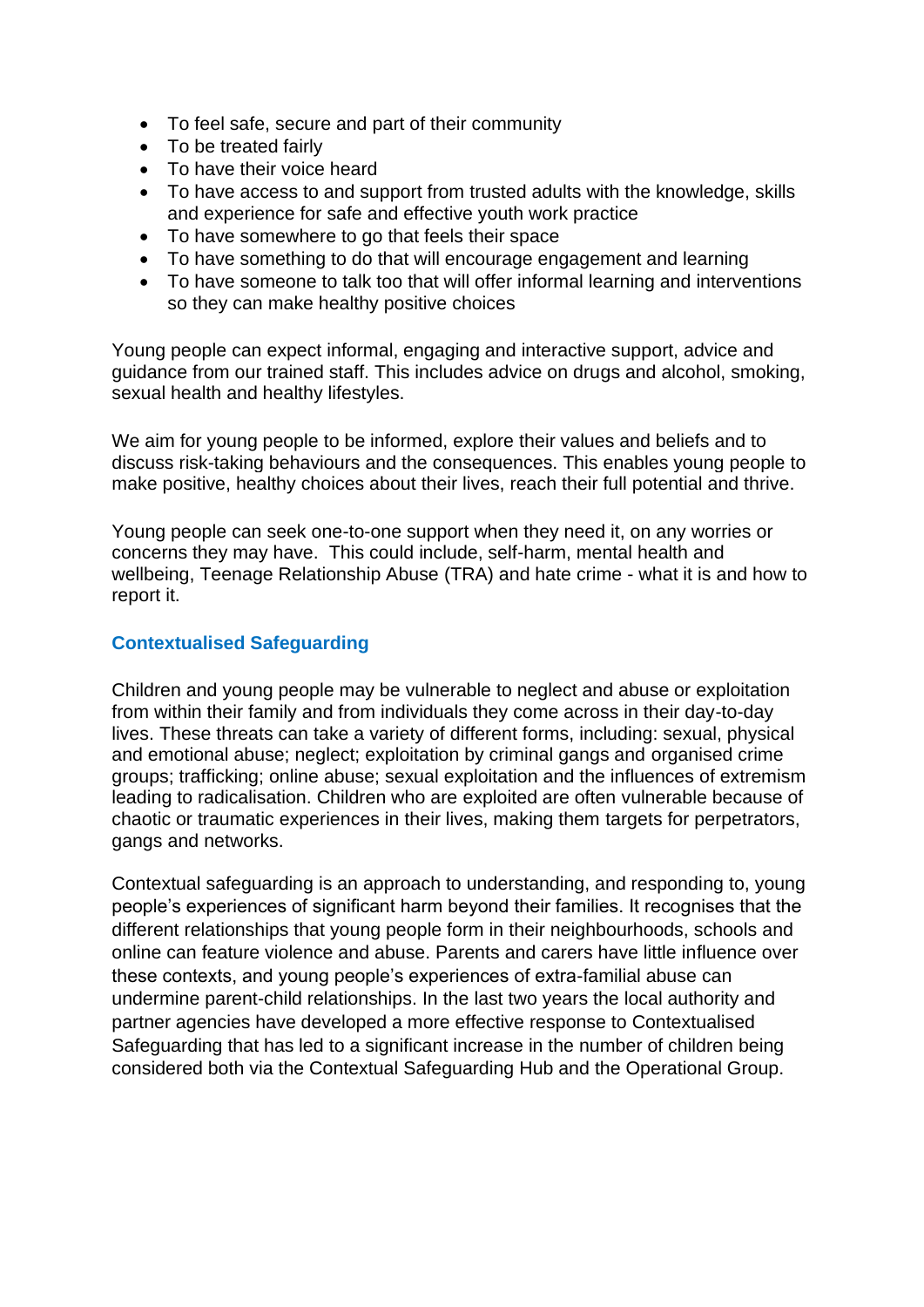## **Employment and Training**

Each year a number of young people leave school and do not move into education, employment or training. These young people are known as NEET (not in education, employment and/or training). At Cheshire West, we aim to support young people to help them plan for the future and make the most of their life and career opportunities - our aim is to support young people into making successful and sustained transitions into education, employment or training.

The Council has a responsibility to track the destinations of young people (up to their twentieth birthday) and provide support/advice if they are not participating.

NEET young people have direct one to one support from Young Peoples Service via the Journey First programme.

### **Journey First**

Through this programme, Cheshire West, in conjunction with Cheshire East and Warrington councils, are providing additional support to vulnerable children and adults. At Cheshire West, the children and young people's element of this programme supports young people who are, or are at risk of becoming, part of the NEET, Children in Care, Care Leavers or SEND population. The 3-year Journey First programme, was launched in September 2020. The programme provides intensive 1-2-1 support for young people aged 16-24 and adults across Cheshire and Warrington. The programme works with young people to identify and strengthen their skills and reach their goals, whether that be support with job searches and employment or access to further education or training.

### **T levels**

Introduced in September 2020, T levels are courses which follow GCSEs and will be equivalent to three A levels. The government developed T levels in collaboration with employers and businesses so that the content meets the needs of industry and prepares students for work, further training or study.

T levels are delivered at colleges across Cheshire West and Chester and will be supported as an option for those on the Journey First programme by trained and informed staff.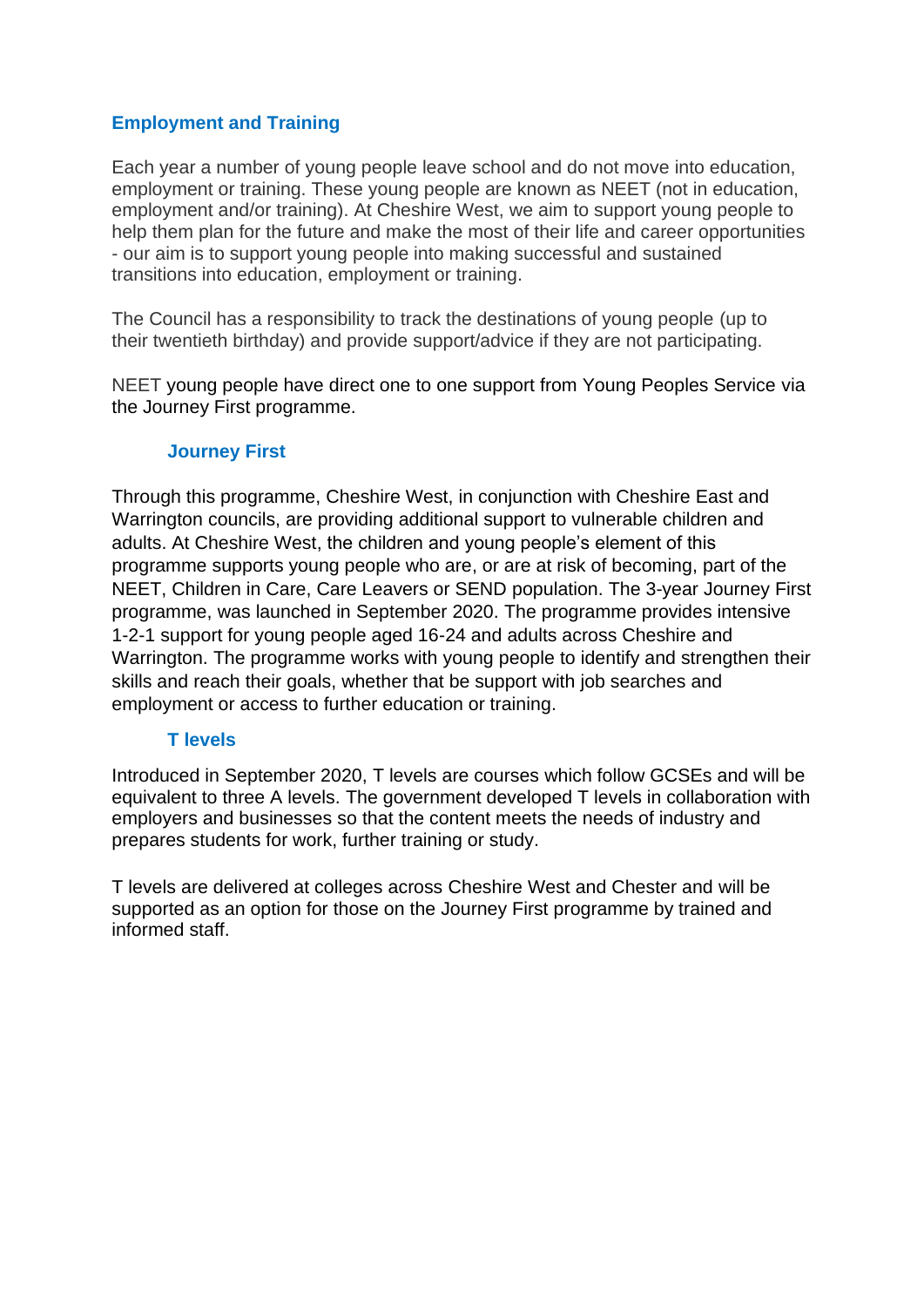# **How will we know if we have made a difference?**

We are committed to supporting families to achieve better outcomes for children and we want to narrow the gap by improving the outcomes for children who experience higher levels of disadvantage than their peers.

Within Cheshire West's Early Help and Prevention Service, workers evidence outcomes using the Early Help & Prevention Outcomes Guide. This guide has been developed to ensure that all case workers operating across the service are supporting, delivering and coordinating achievements for families in a consistent and standardised way.

All early help services share the responsibility for improving outcomes for children and their families as well as their service specific outcomes.

Some of the key measures that provide assurance that we are meeting our aims and making a real difference are:

- Complex families: number of complex families open to Early Help & Prevention and partner agencies achieving significant and sustained outcomes
- Early help and prevention re-referrals: percentage of EHP Family Case Work episodes within 12 months of a previous EHP Family Case Work episode
- Education, Health and Care Plans: percentage of those aged 16-17 who have a current EHCP and are participating in learning
- Youth Engagement: percentage of young people who are not in education, employment or training (NEET)
- Domestic Abuse: percentage of re-referrals to Domestic Abuse Intervention and Prevention teams (DAIPS) within 12 months of an intervention

*We have an aspiration that in 2022-23 we will look to work with all partner agencies within the partnership and involve young people and parents and carers in the development of a multi-agency Early Help Strategy.*